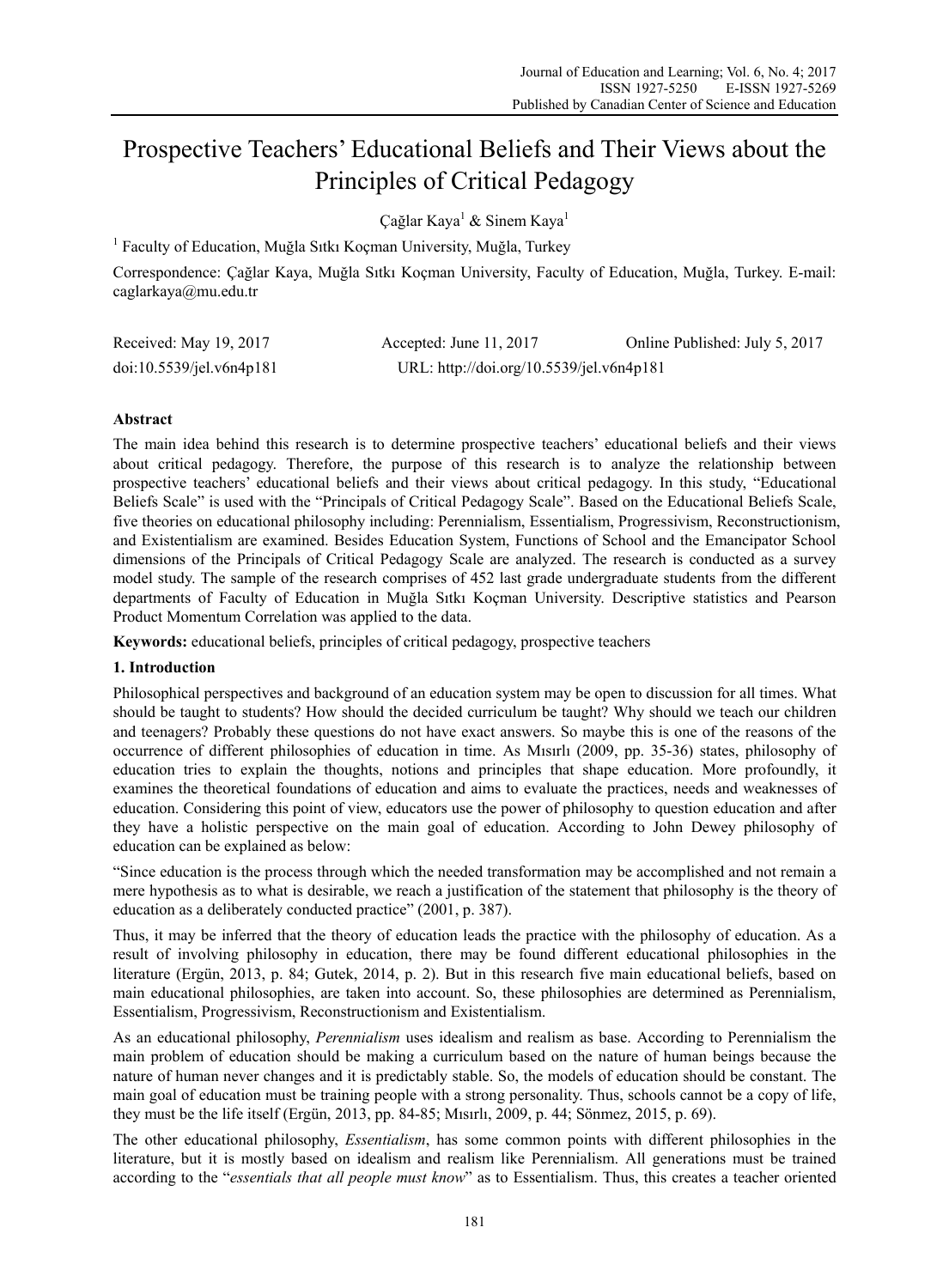and subject based education system with an emphasis on memorization. So, teacher is a key factor of the learning process in schools and they almost should know everything to teach students in a proper way (Ergün, 2013, p. 87; Gutek, 2014, p. 289; Mısırlı, 2009, p. 44; Sönmez, 2015, pp. 97-99).

The third educational philosophy of the research is *Progressivism*, which has its roots from pragmatism. Unlike Perennialism, Progressivism suggests that education should constantly reconstruct the experiences of students. So, learning environment should always be arranged according to the needs and interests of the students. Because of this idea, goals of education must be in dynamic change based on the cultural, social and technological developments. This point of view makes students as the center of learning process and teachers are only guides for the students. Therefore, problem solving is the key notion of education according to Progressivism (Cevizci, 2016, pp. 126-130; Ergün, 2013, pp. 85-86; Gutek, 2014, p. 324; Mısırlı, 2009, p. 45; Sönmez, 2015, pp. 111-117).

*Reconstructionism*, based upon pragmatism, states that main task of education is to arrange and reshape society continuously. Providing peace and happiness for humanity, achieving to build civilization with socially accepted values and making the world a better place for living are the main goals of education. Hence, education is a tool for creating an ideal society and leading social reforms (Ergün, 2013, p. 87; Gutek, 2014, p. 340; Sönmez, 2015, pp. 117-120).

The last educational philosophy of the research, *Existentialism*, aims to teach students that liberty is above all the other things in life. It gives a lot of importance to improving one's individuality and so education should provide this opportunity. Creativity and liberty of a human being must be taken into consideration when arranging learning environments in schools (Gutek, 2014, pp. 135-136; Sönmez, 2015, pp. 150-156).

As the other main topic of this research, Critical Pedagogy, in other words critical theory of education, needs to be mentioned briefly. Although there is no agreement about who originated Critical Pedagogy (Duncan-Andrade & Morrell, 2008, p. 24), Paulo Freire, a Brazilian educator, is considered as the "father of Critical Pedagogy" (Kirylo, 2013, p. 49). So, the basis of Critical Pedagogy is formed by the thoughts of Freire about education. According to him, there are two main approaches to education. One is banking education, which is based on a relationship between teachers who are narrative subjects and students who are listening objects of the learning process. This process of education means that students are some objects to be filled with knowledge and they only get what teachers dictate. In short, the more manageable and adaptable the students are, the better students they become (Freire, 2010, pp. 48-49).

According to banking education, the teacher teaches because s/he knows everything. Besides the teacher talks instead of students and disciplines the students. If the teacher makes a choice she/he enforces the choice to the students. The teacher chooses the program content and is the subject of the learning process (Freire, 2010, p. 50). On the other hand, as an antithesis to banking education, problem-posing education sees people as conscious human beings. So, the people are in the process of becoming liberated through cognitive acts, not the transformation of information (Freire, 2010, p. 56).

With these basic ideas in mind, Critical Pedagogy is considered as a praxis. So as a praxis, Critical Pedagogy cannot be still. It is always in a dynamic process of theorizing practice and practicing theory because it involves an evolving working relationship between theory and practice. This relationship must always be in progress because one without the other does not amount to praxis (Monchinski, 2008, p. 1). So, this back-and-forth dialectical process must be kept in mind while mentioning about Critical Pedagogy.

Other than Freire, there are many scholars who contribute to Critical Pedagogy literature such as Michael Apple, Antonia Darder, Henry Giroux, Antonio Gramsci, Ivan Illich, Joe L. Kincheloe, Peter McLaren and many others (Duncan-Andrade & Morrell, 2008, p. 23; Kirylo, 2013). So, all these critical pedagogues have their own definition and view of Critical Pedagogy although they have some similarities inevitably. As Monchinski (2008, p. 2) states, "*there is no trite, one or two sentence definition of Critical Pedagogy that explains what Critical Pedagogy is at all times for all people*". This is because all descriptions of Critical Pedagogy are shaped by who devise them and the values they hold (Kincheloe, 2008, p. 7). So, it is useful to include different definitions of Critical Pedagogy from different pedagogues to understand better what Critical Pedagogy is.

Literally, Critical Pedagogy is a concept that argues problems of education and education system itself. The purpose of Critical Pedagogy is to signal how questions of audience, voice, power and evaluation actively work to construct schools into an environment where teachers and students can question the relationship between theory and practice, critical analysis and common sense, learning and social change. In this way Critical Pedagogy illuminates relationships among knowledge, authority and power (Giroux, 2013). It also examines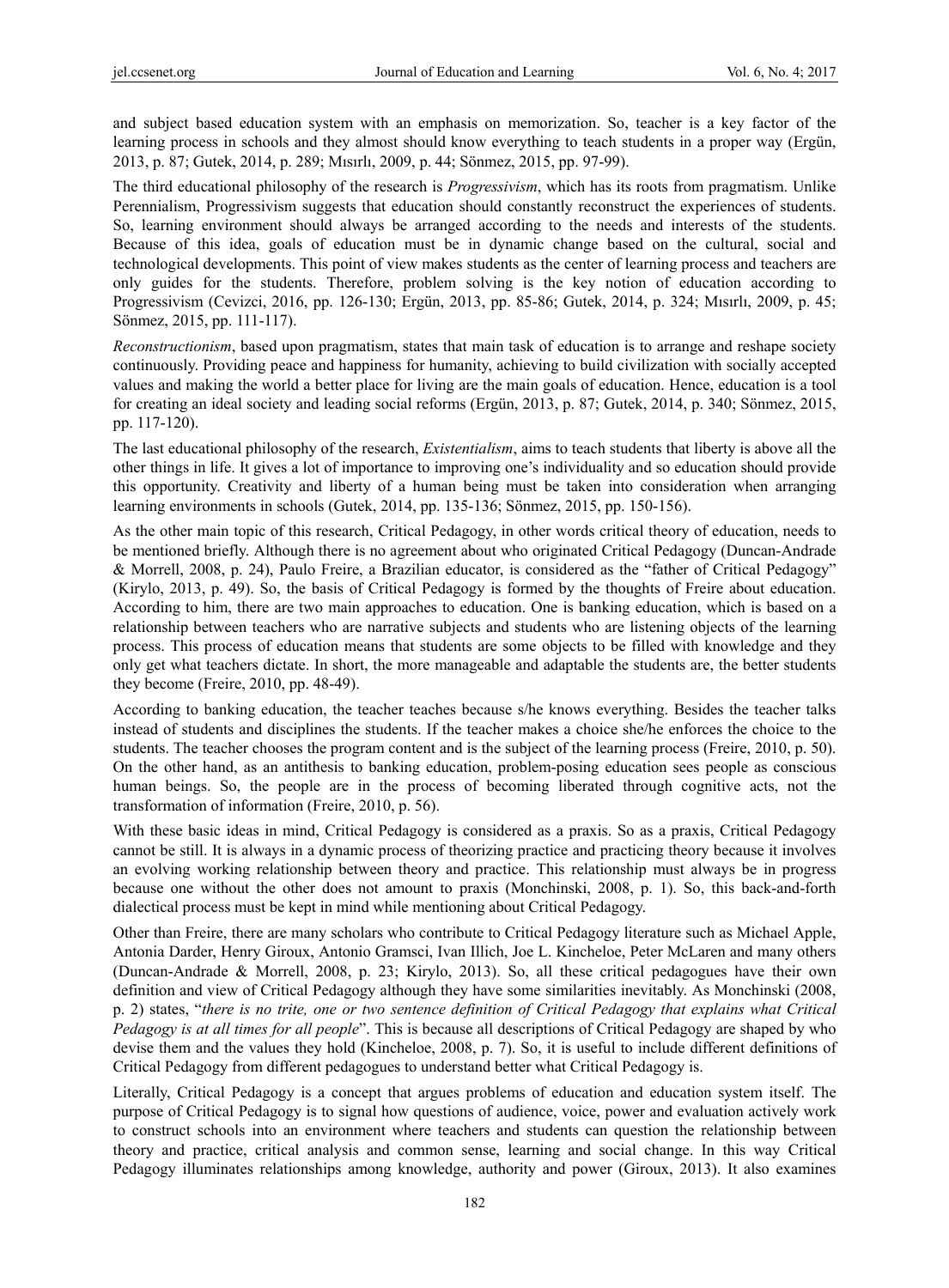schools in their historical context and accepts schools as part of the existing social and political environment. Thus, this characterizes schools for living in a class dominant society. Thus, Critical Pedagogy creates important opposing ideas to the positivistic, ahistorical, and depoliticized analysis by both liberal and conservative critics of schooling (McLaren, 2011, p. 273). Finally, Kincheloe (2008, p. 8) states some main characteristics of Critical Pedagogy. Basically, Critical Pedagogy is constructed on the belief that education is inherently political and it dedicates itself to the alleviation of human suffering.

According to Critical Pedagogy, the curriculum represents more than a program of study and classroom text. So critical educational theorists are concerned with outcomes of the curriculum in favor of dominant groups (McLaren, 2011, p. 312). So, every curriculum has its own philosophy behind and it is shaped with this philosophy. This idea makes critical educational theorists think on the practices of the curriculum according to the educational philosophies. Considering the literature available, it is seen that there is a reasonable amount of research on both educational beliefs (Alkın-Şahin, Tunca, & Ulubey, 2014; Altınkurt, Yılmaz, & Oğuz, 2012; Biçer, Er, & Özer, 2013; Çoban, 2004; Doğanay & Sarı, 2003; Duman, 2008; Hermans, Tondeur, van Braak, & Valcke, 2008; Ilgaz, Bülbül, & Çuhadar, 2013; Minor, Onwuegbuzie, Witcher, & James, 2002; Oğuz, Altınkurt, Yılmaz, & Hatipoğlu, 2014; Yılmaz, Altınkurt, & Çokluk, 2011; Yılmaz & Tosun, 2013) and views about/principles of Critical Pedagogy (McLaren, Martin, Farahmandpur, & Jaramillo, 2004; Yılmaz, 2009; Yilmaz & Altınkurt, 2011) with different variables and subjects in higher education. It is also possible to find many researches on critical thinking skills/levels of prospective teachers (Alkın-Şahin et al., 2014; Alper, 2010; Beşoluk & Önder, 2010; Can & Kaymakçı, 2015; Çiçek-Sağlam & Büyükuysal, 2013; Ekinci & Aybek, 2010; Emir, 2012; Kartal, 2012; Korkmaz, 2009; Tümkaya, 2011) but the researchers could not find sufficient research on relationship between educational beliefs and the principles of Critical Pedagogy. As a result, this motivation led the researchers doing this research on prospective teachers as one day they will teach in schools and what they believe or base their ideas about teaching is crucial for students.

## **2. Method**

In the light of the literature, the main problem of the research is to understand the relationship between educational philosophies and Critical Pedagogy. Educational beliefs, which are shaped by the educational philosophies behind the curriculum, are used to understand the relationship between these two variables. So, with this purpose the research asks these main questions;

1) How is prospective teachers' level of agreement to educational beliefs and the principles of Critical Pedagogy?

2) Is there a correlation between prospective teachers' educational beliefs (Perennialism, Essentialism, Progressivism, Reconstructionism and Existentialism) and their views about the principles of Critical Pedagogy (Functions of Schools, Education System and Emancipator School)?

The research is designed as a general survey model research. The purpose of the research is to determine if educational philosophies like Perennialism, Essentialism, Progressivism, Reconstructionism and Existentialism are correlated with prospective teachers' views about critical pedagogy. It is possible to state that there are not many researches that examine these variables together.

Based on the prior studies and researches, it is expected that a tendency to Progressivism, Reconstructionism and Existentialism as educational philosophies would be positively related to the views about critical pedagogy. Especially, the researchers expect that beliefs about Existentialism would be a strongly correlated with the principles of Critical Pedagogy. On the other hand, it is expected that beliefs about Perennialism and Essentialism may be negatively related to views about critical pedagogy.

# *2.1 Participant Characteristics*

The population of the relevant research was approximately 3500 undergraduate students, studying within different departments of the Faculty of Education in Muğla Sıtkı Koçman University, during Spring Semester of the 2014-2015 Academic Year. So the sample (around 13% of the population) of the research consisted of 452 students (272/60.2% female, 180/39.8% male) from different departments (Primary Education program: 91/20.1%, Social Science Education program: 74/16.4%, Science Education program: 59/13.1%, Turkish Language Education program: 61/13.5%, Psychological Counseling and Guidance program: 51/11.3%, Preschool Education program: 44/9.7%, Foreign Language Education department: 41/9.1% and Fine Arts Education department: 31/6.9%) of Muğla Sıtkı Koçman University, Faculty of Education. Age range of the participants change between 20 and 35, arithmetic age average being  $\bar{x}=22.60$  (Sd=1.60).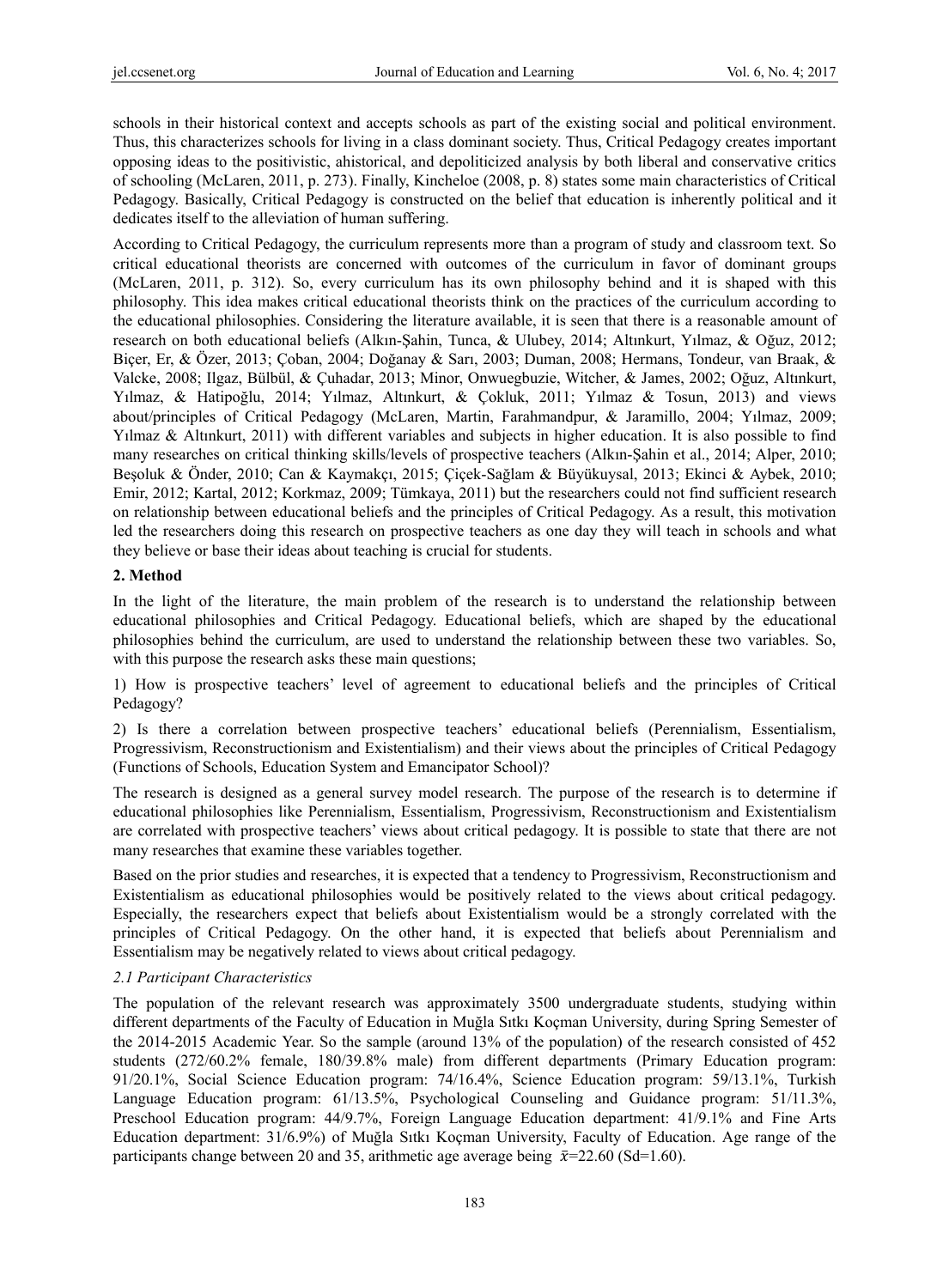# *2.2 Measures*

In this research two main scales were used to collect the data. "Educational Belief Scale" was used to determine prospective teachers' tendencies toward educational philosophies. Besides "The Principles of Critical Pedagogy Scale" was used to determine prospective teachers' views about critical pedagogy. These scales were applied to participants by choosing the classes randomly. The participants were asked whether they wanted to volunteer for taking a part in the research. The features of the scales are as follows:

*The Principles of Critical Pedagogy Scale (PCPS):* The scale was developed by Yılmaz (2009) which aims to evaluate teachers' and prospective teachers' views about critical pedagogy. It is a five Likert-type (from "1: I certainly disagree" to "5: I certainly agree") scale. It consists of thirty-one items in total and has three subscales which are "Education System (15 items)", "Functions of schools (11 items)" and "Emancipator School (5 items)". It also has nine reversed items within the subscales. The Cronbach Alpha coefficient of the total scale is .75, while the values for "Education System Subscale", "Functions of Schools Subscale" and "Emancipator School Subscale" are respectively .88, .78 and .61. The score range of the total scale is 31-155 and higher scores from the scale indicate that to what extent the participants agree with the Principles of Critical Pedagogy. According to the construct validity results, factor loads of the scale items range between .31 and .80. The total explained variance by the scale is 40% (Yılmaz, 2009). The Cronbach Alpha coefficients of the total scale and subscales are as follows: "Total Scale of Principles of Critical Pedagogy: .66", "Education System: .75", "Functions of Schools: .70" and "Emancipator School: .60".

*Educational Belief Scale (EBS):* The scale was developed by Yılmaz, Altınkurt and Çokluk (2011). The main purpose of the scale is to determine educational beliefs of teachers and prospective teachers. It is a five Likert type scale (from "1: I totally disagree" to "5: I totally agree") and consists of 40 items in total. The scale has five subscales which are "Perennialism (8 items)", "Essentialism (5 items)", "Progressivism (13 items)", "Reconstructionism (7 items)" and "Existentialism (7 items)" and there are no reversed items in the scale. The Cronbach Alpha coefficients of the subscales are stated as follows: "Perennialism: .70", "Essentialism: .70", "Progressivism: .91", "Reconstructionism: .81" and "Existentialism: .89". Item factor loadings of the scale range from .42 to .74, corrected item-total correlations between .22 and .90. A variance of approximately 50% is explained when by the sum of five different factors (Yılmaz et al., 2011). The Cronbach Alpha coefficients of Perennialism, Essentialism, Progressivism, Reconstructionism and Existentialism subscales for this research are respectively .63, .77, .79, .70 and .83.

## **3. Results**

The data collected for the research was analyzed with the help of SPSS 19.00 (Statistical Program for Social Sciences). Prior to analysis, the data collected from the questionnaires of seven students were eliminated from the analysis, because they had missing data. Histogram and normality assumptions were examined and found to be satisfactory. Skewness and Kurtosis values of the data were acceptable and are found as shown in Table 1. These analyses were applied to the data to understand the feasibility of the data for further analyses. For the analysis of the data, Pearson Product-Momentum Correlations matrix was used.

| Scales and Subscales            |           | <b>Skewness</b> | Kurtosis  |            |  |
|---------------------------------|-----------|-----------------|-----------|------------|--|
|                                 | Statistic | Std. Error      | Statistic | Std. Error |  |
| Principles of Critical Pedagogy | .503      | .115            | .793      | .229       |  |
| Perennialism                    | $-144$    | .115            | $-.160$   | .229       |  |
| Essentialism                    | .706      | .115            | .042      | .229       |  |
| Progressivism                   | $-0.779$  | .115            | .303      | .229       |  |
| Reconstructionism               | $-.201$   | .115            | $-.136$   | .229       |  |
| Existentialism                  | $-1.322$  | .115            | 1.232     | .229       |  |

Table 1. Skewness and Kurtosis values of the scales and subscales

The findings of the research are revealed respectively according to the research questions. First, Table 2 below displays the descriptive statistics educational belief subscales and principles of Critical Pedagogy and its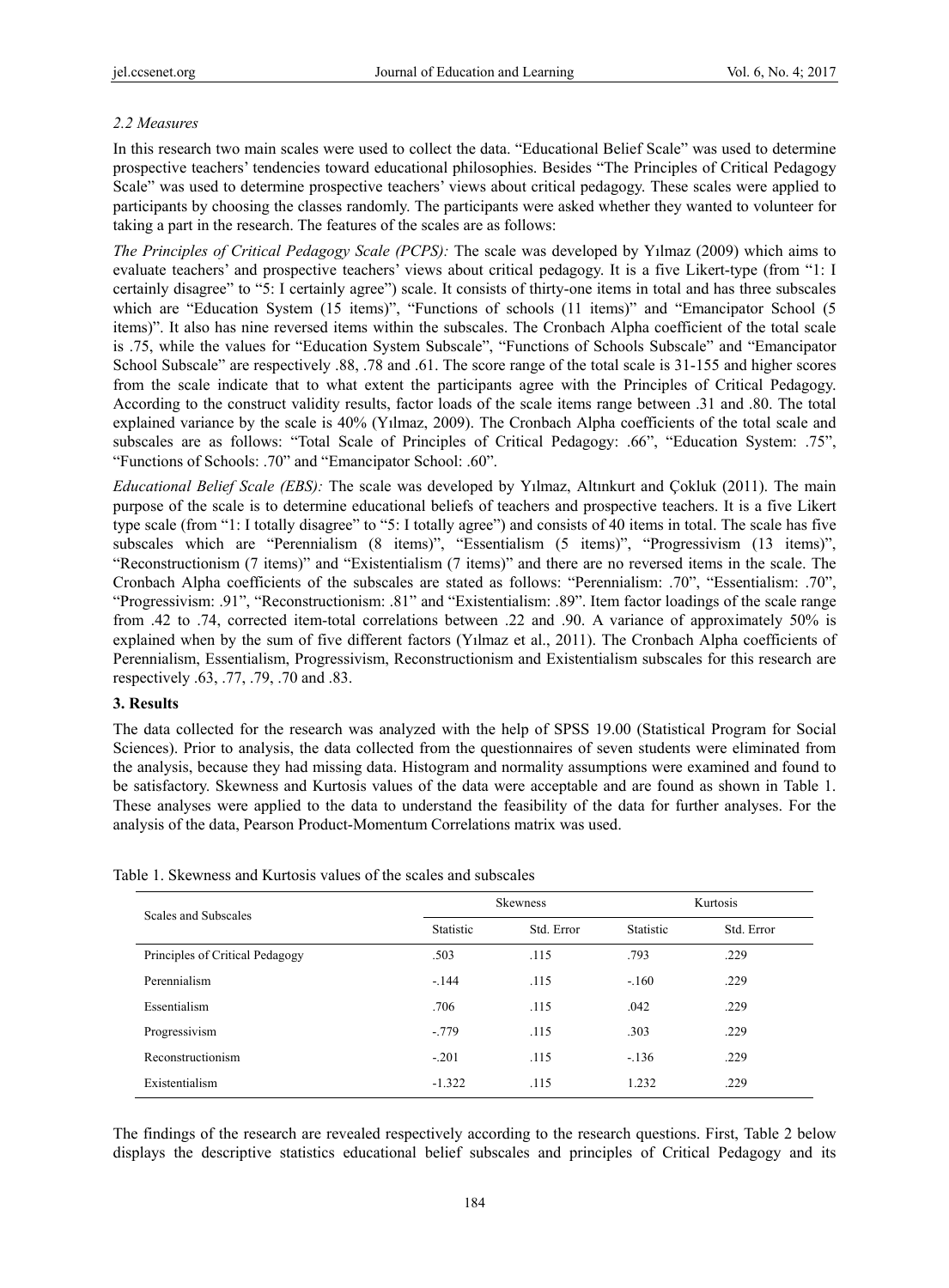sub-scales (Education System, Functions of Schools and Emancipator School). After that, Table 3 is presented to show the findings on the correlations between educational beliefs and principles of Critical Pedagogy.

| Variables                   | n   | K  | Min. | Max. | $\bar{x}$ | Range     | S     | $\bar{x}$ /K |  |
|-----------------------------|-----|----|------|------|-----------|-----------|-------|--------------|--|
| Perennialism                | 452 | 8  | 17   | 40   | 30.06     | $8-40$    | 4.65  | 3.75         |  |
| Essentialism                | 452 | 5  | 5    | 25   | 11.40     | $5 - 25$  | 4.26  | 2.28         |  |
| Progressivism               | 452 | 13 | 38   | 65   | 57.08     | 13-65     | 5.36  | 4.39         |  |
| Reconstructionism           | 452 | 7  | 15   | 35   | 27.40     | $7 - 35$  | 3.88  | 3.91         |  |
| Existentialism              | 452 | 7  | 22   | 35   | 32.44     | $7 - 35$  | 2.95  | 4.63         |  |
| <b>Education System</b>     | 452 | 15 | 24   | 73   | 48.92     | 15-75     | 8.70  | 3.26         |  |
| <b>Functions of Schools</b> | 452 | 11 | 19   | 54   | 33.45     | $11 - 55$ | 5.96  | 3.04         |  |
| <b>Emancipator School</b>   | 452 | 5  | 9    | 25   | 20.33     | $5 - 25$  | 2.89  | 4.06         |  |
| Critical Pedagogy           | 452 | 31 | 71   | 145  | 102.70    | 31-155    | 12.34 | 3.31         |  |

Table 2. Descriptive statistics of educational beliefs and principles of Critical Pedagogy

Table 2 shows the descriptive statistics of the prospective teachers' views about educational beliefs and principles of Critical Pedagogy. Prospective teachers' views about their educational beliefs are mostly stated as "I agree" with Perennialism ( $\bar{x}$ =30.06, S=4.65), Progressivism ( $\bar{x}$ =57.08, S=5.36), Reconstructionism ( $\bar{x}$ =27.40, S=3.88) and Existentialism  $(\bar{x}=32.44, S=2.95)$ . On the other hand, participants "disagree" with Essentialism  $(\bar{x}=11.40, S=4.26).$ 

Additionally, the participants mostly state "Moderately agree" with the sub-scales like the education system  $(\bar{x}=48.92, S=8.70)$  and the functions of schools ( $\bar{x}=33.45, S=5.96$ ). This situation is the same with the principles of Critical Pedagogy total score ( $\bar{x}$ =102.70, S=12.34) while they state that they just "Agree" with the emancipator school sub-scale ( $\bar{x}$ =20.33, S=2.89).

Table 3. The correlations between educational beliefs and principles of Critical Pedagogy

| Variables               |        | 2        | 3       | $\overline{4}$ | 5       | 6       |         | 8       |
|-------------------------|--------|----------|---------|----------------|---------|---------|---------|---------|
| 1. Perennialism         |        |          |         |                |         |         |         |         |
| 2. Essentialism         | $.26*$ |          |         |                |         |         |         |         |
| 3. Progressivism        | $.15*$ | $-.34**$ |         |                |         |         |         |         |
| 4. Reconstructionism    | $.36*$ | .04      | $.35*$  |                |         |         |         |         |
| 5. Existentialism       | .03    | $-40**$  | $.55*$  | $.29*$         |         |         |         |         |
| 6. Education System     | .07    | .08      | .01     | $.10**$        | $-.01$  | 1       |         |         |
| 7. Functions of Schools | $.25*$ | $.49*$   | $-17**$ | $.16*$         | $-24**$ | $.17*$  |         |         |
| 8. Emancipator School   | $.26*$ | $-.03$   | $.42*$  | $.38*$         | $.34*$  | $.11**$ | $.27*$  |         |
| 9. Critical Pedagogy    | $23**$ | $.29**$  | .02     | $.24**$        | $-.03$  | $.81**$ | $.66**$ | $.45**$ |

 $*p<.001$ ,  $*p<.005$ .

The findings on Table 3 indicate that education system, as a critical pedagogy principle, is positively correlated only with Reconstructionism ( $r=10$ ,  $p<0.005$ ) within educational beliefs. Functions of schools, as another critical pedagogy principle, is positively correlated with Perennialism ( $r=25$ ,  $p<001$ ), Essentialism ( $r=49$ ,  $p<001$ ) and Reconstructionism (r=.16, p<.001). Emancipator school principle of Critical Pedagogy is positively correlated with Perennialism ( $r=0.26$ ,  $p<0.01$ ), Progressivism ( $r=0.42$ ,  $p<0.01$ ), Reconstructionism ( $r=0.38$ ,  $p<0.01$ ) and Existentialism ( $r=0.34$ ,  $p<0.01$ ). Critical Pedagogy total score is positively correlated with Perennialism ( $r=0.23$ ,  $p<001$ , Essentialism ( $r=29$ ,  $p<001$ ) and Reconstructionism ( $r=24$ ,  $p<001$ ).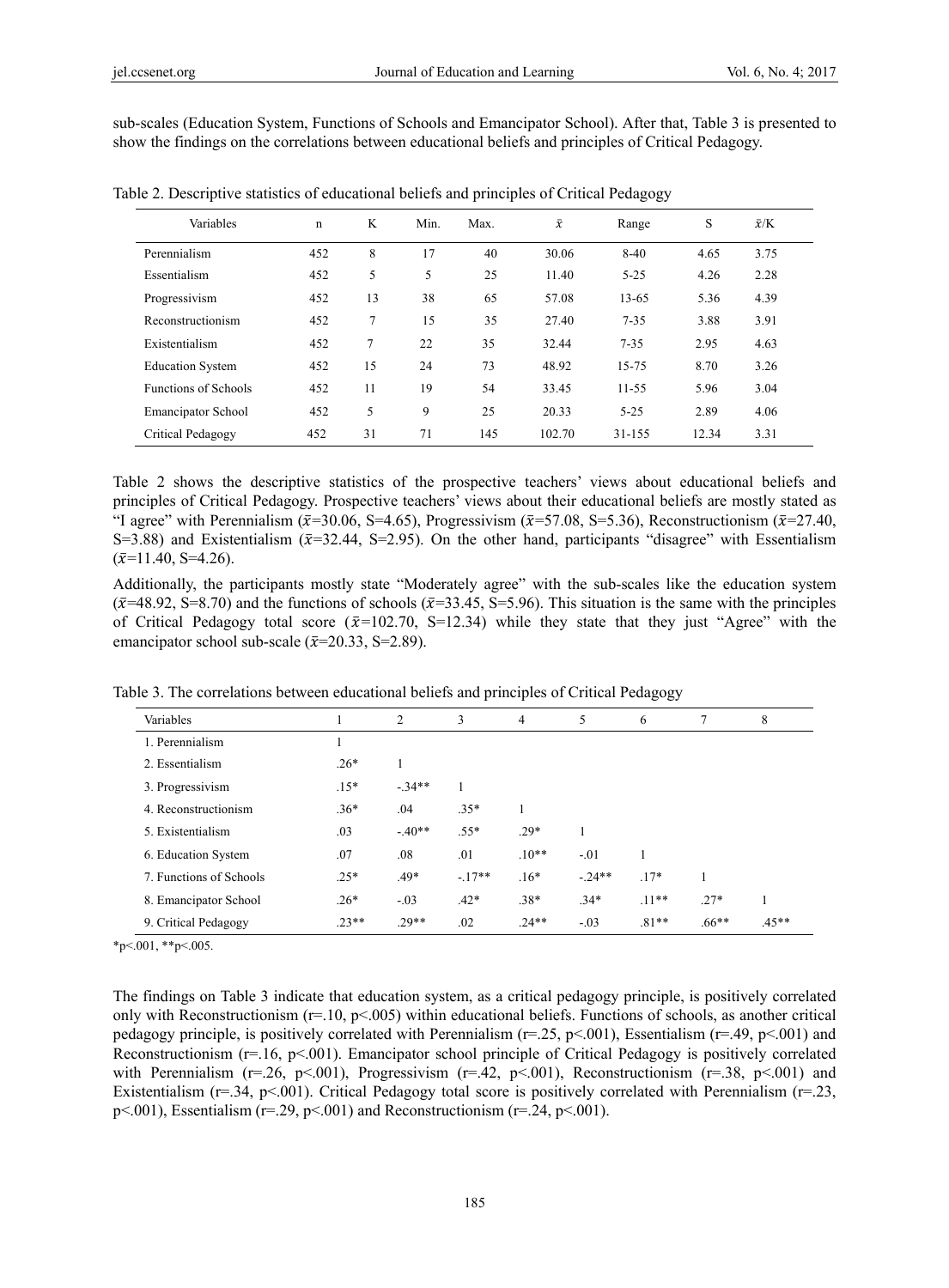#### **4. Discussion**

One of the two main purposes of the current study were to determine prospective teachers' views about the principles of Critical Pedagogy along with to understand how prospective teachers' educational beliefs were. The other main purpose was to determine if prospective teachers' educational beliefs (Perennialism, Essentialism, Progressivism, Reconstructionism and Existentialism) are correlated with their views about the principles of Critical Pedagogy (functions of schools, education system and emancipator school). Results are presented below according to the main purposes of the research by discussing with related literature.

The results of the study show that participants are tended to agree with educational beliefs within different philosophical perspectives such as Perennialism, Progressivism, Reconstructionism and Existentialism. This result shows similarity with some researches in the related literature (Altınkurt et al., 2012; Biçer et al., 2013; Çoban, 2004; Doğanay & Sarı, 2003; Duman, 2008; Yılmaz & Tosun, 2013). On the other hand, only Essentialism seems to be non-preferred by the participants as there may be found similar results because some researches state that Essentialism is the least preferred educational belief amongst others (Alkın-Şahin et al., 2014; Altınkurt et al., 2012; Biçer et al., 2013; Ilgaz et al., 2013; Oğuz et al., 2014; Yılmaz & Tosun, 2013).

Perennialism and Essentialism are considered as classic educational philosophies while the others are called contemporary (Ergün, 2013; Mısırlı, 2009; Tuncel, 2004). So it is expected that the participants would show a tendency to agree with contemporary philosophies of education. As Ilgaz, Bülbül, and Çuhadar (2013) state that prospective teachers' educational philosophies tend to be mostly contemporary ones. Besides more contemporary teacher beliefs about the practice of teaching provides more constructivist practices in the classroom and this may help to build more contemporary implications in education (Hermans et al., 2008). But according to results, Perennialism is one the educational philosophies that students tend to agree with. Actually, some researchers found that prospective teachers tend to agree with Perennialism on a high level (Biçer et al., 2013). This distribution between the educational beliefs may be interpreted as an impact of participants' educational backgrounds, arising from their different learning experiences because educational beliefs are based on educational philosophies which are considered as one's systematic ideas and conceptions that orients educational practices. Besides, implied ideas and conceptions are shaped by many variables such as with whom the students study, what readings they had done before, by whom they were raised and many other factors. As Minor, Onwuegbuzie, Witcher, and James (2002) state, educational beliefs of teachers may have a gender and cultural context. So, it an important factor on identifying teachers' beliefs.

As another result, participants "moderately agree" with the principles of Critical Pedagogy. They also moderately agree with the principle of education system, the principle of functions of the school. But when it comes to the principle of emancipator school participants tend to show an above moderate agreement with emancipatory characteristics of schools. So, it is possible to state that participants think of schools as the places where students are emancipated. This result shows some similarities with the study of Yılmaz (2009) which has a different sample, conducted with teacher elementary school teachers. According to Yılmaz (2009) teachers mostly agree with functions of schools sub-scale, but in this research we found that prospective teachers mostly agree with the emancipator school sub-scale and this may be because of the differences between samples of the researches.

According to the results, Perennialism, Essentialism and Reconstructionism are correlated with the principles of Critical Pedagogy. This result is a surprising one for the researchers because Essentialism and Perennialism considered as a conventional philosophy, but they are found to be related with students' views of Critical Pedagogy. As stated before, the other contemporary philosophies like Progressivism and Existentialism were expected to be related with Critical Pedagogy as they emphasize more emancipating ideas. According to some researches critical thinking levels of prospective teachers are on a moderate level (Alper, 2010; Beşoluk & Önder, 2010; Korkmaz, 2009). This means that prospective teachers are not weak, but they are not strong on critical thinking skills either. So this finding on critical thinking may be linked to the views about the principle of Critical Pedagogy. In addition, Kartal (2012) indicates that prospective teachers' critical thinking skills are above moderate while the opposite is stated by Can and Kaymakçı (2015) and Alkın-Şahin, Tunca, and Ulubey (2014) as they say that critical thinking tendencies of prospective teachers are low.

As it is seen there some opposite researches on prospective teachers' tendencies about critical thinking. This may result from the cultural differences mentioned above. These differences are called as obstacles on critical thinking and "the traditional approach to education" or "the ongoing practice of rote learning" are regarded as the main obstacles to critical thinking (Çiçek-Sağlam & Büyükuysal, 2013). So, removing these obstacles is considered as one of the main solutions for the positive futures of the teachers. Students should graduate having the skill of critical thinking before becoming a teacher (Emir, 2012). There are some suggestions on the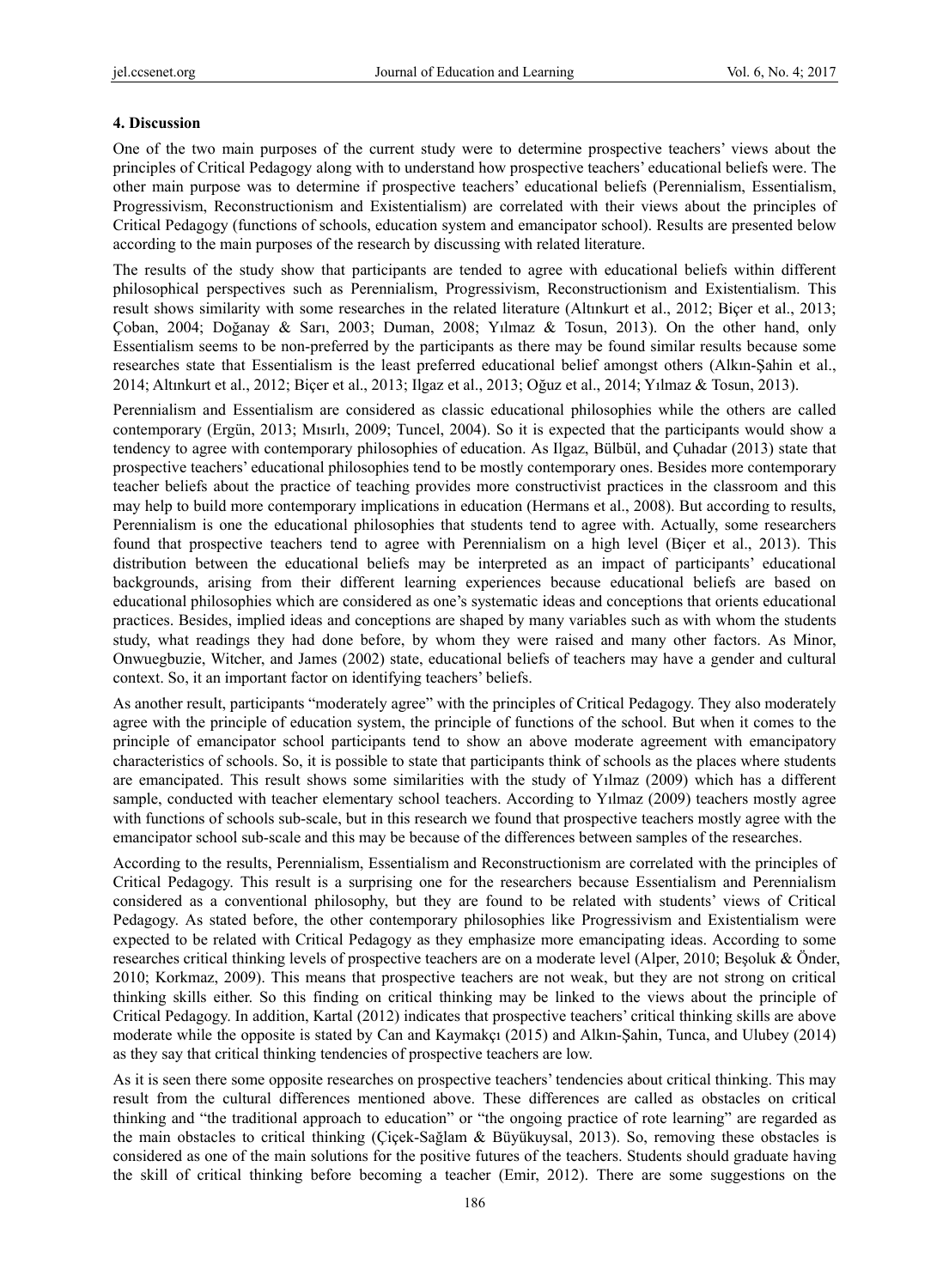acquisition of critical thinking skills, like every faculty of education in Turkey should put critical thinking courses at every department that trains prospective teachers (Ekinci & Aybek, 2010) because it is stated that there is a positive relationship between academic success and critical thinking skills (Tümkaya, 2011). Even these suggestions on Critical Pedagogy may help prospective teachers gain critical thinking skills or not, but probably it would help them to gain different perspectives on education and thus they would be able to construct an eclectic philosophy of education, which is considered to be more beneficial and practical.

The principle of emancipator school is meaningfully correlated with Reconstructionism, Perennialism, Progressivism and Existentialism. This result may be related to the work of Alkın-Şahin et al. (2014) as they state that there is a positive and moderate level of relationship between Existentialism and critical thinking while this positive relationship between Reconstructionism, Perennialism and critical thinking is at low level. So this result can be considered as consistent with the literature as well.

Essentialism, Reconstructionism and Perennialism are found to be meaningfully correlated with the principle of functions of the schools. Essentialism itself has the highest correlation with the functions of schools principle of Critical Pedagogy. This result for emancipator school sub-scale is surprising because in the related literature (Alkın-Şahin et al., 2014) the situation is the opposite. There is a negative relationship between critical thinking tendencies and Essentialist views of prospective teachers. Because of its nature, Essentialism tends to hold opposite ideas to the philosophy of Critical Pedagogy and the same idea goes for Perennialism. So, it is hard for the researchers to explain the connection between Essentialism, Perennialism and Critical Pedagogy. It may be linked to some conventional implications in some part of education system in Turkey.

Finally, for the principle of education system is correlated with Reconstructionism as expected, but on a really low level. This result can be related to the findings of Hermans, Tondeur, van Braak, and Valcke (2008) as they suggest that constructivist teacher beliefs about the practice of teaching are strongly related with an innovative classroom. In addition to this, there is a low level and positive relationship between Reconstructionism and critical thinking skills of prospective teachers (Alkın-Şahin et al., 2014). So, this low level connection is considered as normal.

Some recommendations in the interest of researchers are as follows: (1) Prospective teachers agree with educational beliefs. This makes us think that critical thinking abilities causes them to agree with educational beliefs. However, research results show us, even though prospective teachers highly accept educational beliefs, their levels of views about Critical Pedagogy are moderate. Based on this result, further researches should be made deeply within focus groups, interview methods, etc. After all we may have a deeper information about the issue. Thus, researchers can know deeply what needs to be done to improve prospective teachers' positive views about principles of Critical Pedagogy. So, researchers can understand more clearly why prospective teachers agree with different philosophical perspectives. (2) A holistic approach, such as researches on academic stuff in universities and researches on any fields of educational practices, would enlighten how to improve views about principles of Critical Pedagogy.

Recommendations for practitioners are as follows: (1) Prospective teachers' tendencies to Critical Pedagogy approach is not satisfactory in this research and many other researches. This result needs to be paid attention while structuring politics of education. (2) More opportunities may be created within the curriculum with an aim of improving Critical Pedagogy perspectives of prospective teachers. So, Critical Pedagogy may have its emphasized place during in service training.

Although the sample of this research may be considered as strong, collecting data process was conducted only in Muğla Sıtkı Koçman University, Faculty of Education. This is considered as a limitation for this research. Conducting a similar research on different samples will enrich the literature of educational beliefs and critical pedagogy on prospective teachers.

## **Acknowledgments**

An initial presentation of this research was given at ISNITE 2015 (International Symposium, New Issues on Teacher Education), held at the University of Thessaly in Greece.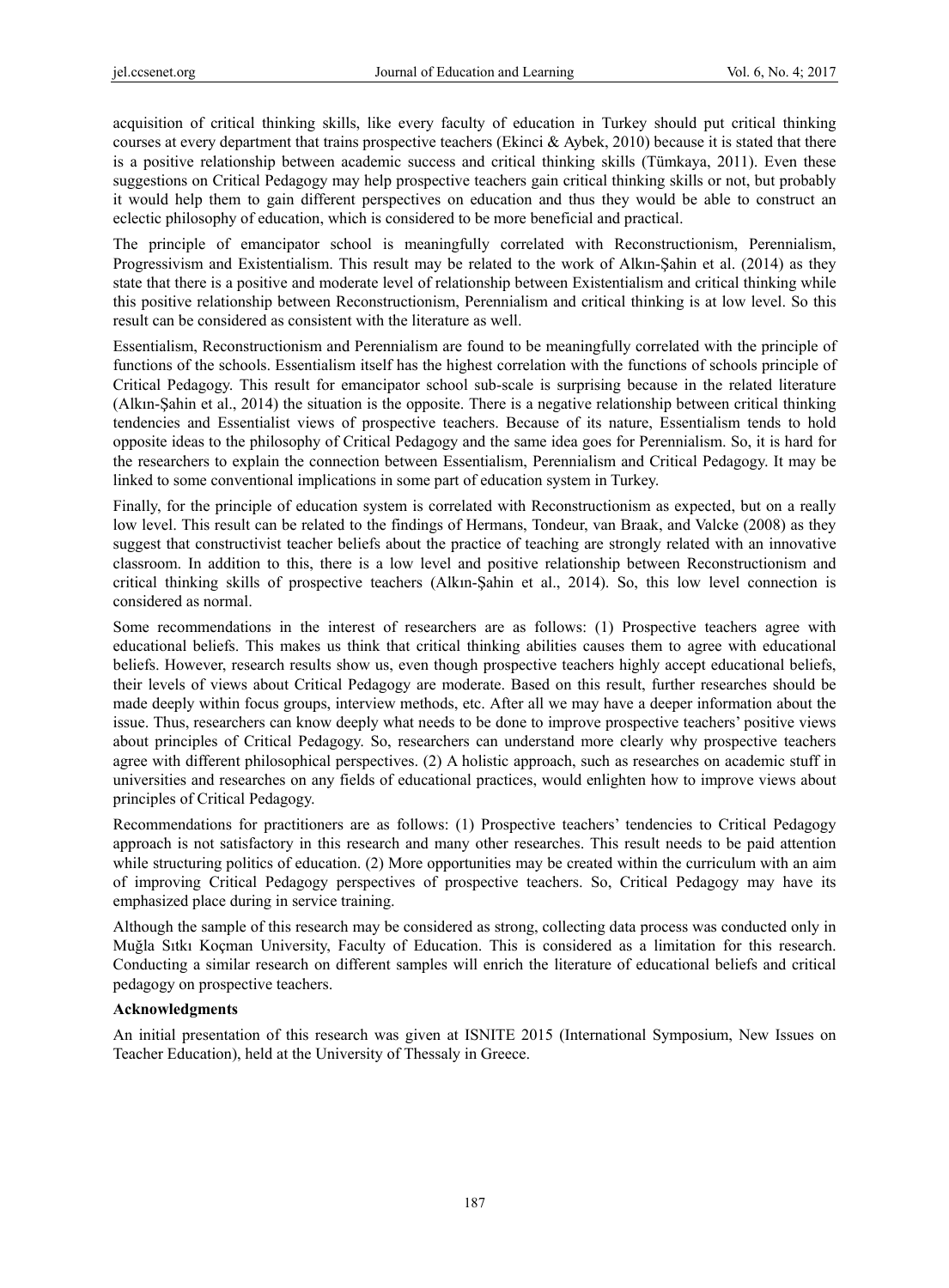#### **References**

- Alkın-Şahin, S., Tunca, N., & Ulubey, Ö. (2014). Öğretmen adaylarının eğitim inançları ile eleştirel düşünme eğilimleri arasındaki ilişki [The relationship between pre-service teachers' educational beliefs and their critical thinking tendencies]. *Elementary Education Online*, *13*(4), 1473-1492.
- Alper, A. (2010). Critical thinking disposition of pre-service teachers. *Education and Science*, *35*(158), 14-27. Retrieved from http://eb.ted.org.tr/index.php/EB/article/view/153/218
- Altınkurt, Y., Yılmaz, K., & Oğuz, A. (2012). İlköğretim ve ortaöğretim okulu öğretmenlerinin eğitim inançları [Educational beliefs of primary and secondary school teachers]. *Ondokuz Mayıs Üniversitesi Eğitim Fakultesi Dergisi*, *31*(2), 1-19.
- Beşoluk, Ş., & Önder, İ. (2010). Öğretmen adaylarının öğrenme yaklaşımları, öğrenme stilleri ve eleştirel düşünme eğilimlerinin incelenmesi [Investigation of teacher candidates' learning approaches, learning styles and critical thinking dispositions]. *Elementary Education Online*, *9*(2), 679-693. Retrieved from http://dergipark.ulakbim.gov.tr/ ilkonline/ article/view/5000038065/5000036922
- Biçer, B., Er, H., & Özel, A. (2013). Öğretmen adaylarının epistemolojik inançları ve benimsedikleri eğitim felsefeleri arasındaki ilişki [The relationship between the epistemological beliefs and educational philosophies of the teacher candidates adopted]. *Journal of Theory and Practice in Education*, *9*(3), 229-242. Retrieved from http://eku.comu.edu.tr/article/view/1044000193/1044000240
- Can, Ş., & Kaymakçı, G. (2015). Öğretmen adaylarının eleştirel düşünme eğilimleri [Pre-service teachers' critical thinking tendencies]. *NWSA-Education Sciences*, *9*(6), 66-83. https://doi.org/10.12739/nwsa.2015.10.2.1c0633
- Cevizci, A. (2016). *Eğitim felsefesi*. Ankara: Say Yayınları.
- Çiçek-Sağlam, A., & Büyükuysal, E. (2013). Eğitim fakültesi son sınıf öğrencilerinin eleştirel düşünme düzeyleri ve buna yönelik engellere ilişkin görüşleri [Critical thinking levels of senior students at education faculties and their views on obstacles to critical thinking]. *Journal of Human Sciences*, *10*(1), 258-278. Retrieved from https://www.j-humansciences.com/ojs/index.php/IJHS/article/view/2459/1057
- Çoban, A. (2004). Sınıf öğretmenlerinin eğitim sürecine ilişkin felsefi tercihlerini değerlendirme [Evaluation on classroom teachers' philosophical preferences in educational process]. In *XIII. Ulusal Eğitim Bilimleri Kurultayı* (pp. 1-11). İnönü Üniversity, Faculty of Education, 6<sup>th</sup>-9<sup>th</sup> of July, Malatya. Retrieved from https://pegem.net/dosyalar/dokuman/ 82033112.pdf
- Dewey, J. (2001). *Democracy and education* [Adobe Acrobat Reader version]. Retrieved from http://library.um.ac.id/images/stories/ebooks/Juni10/democracy%20and%20education%20-%20john%20de wey.pdf
- Doğanay, A., & Sarı, M. (2003). İlköğretim öğretmenlerinin sahip oldukları eğitim felsefelerine ilişkin algılarının değerlendirilmesi "öğretmenlerin eğitim felsefeleri" [Evaluation of elementary school teachers' perceptions of educational philosophies, educational philosophies of teachers]. *Türk Eğitim Bilimleri Dergisi*, *1*(3), 321-337. Retrieved from http://www.tebd.gazi.edu.tr/index.php/tebd/article/view/141/128
- Duman, B. (2008). Öğrencilerin benimsedikleri eğitim felsefeleriyle kullanıldıkları öğrenme strateji ve öğrenme stillerinin karşılaştırılması. *Çukurova Üniversitesi Sosyal Bilimler Enstitüsü Dergisi*, *17*(1), 203-224. Retrieved from http://dergipark.ulakbim.gov.tr/ cusosbil/article/view/5000001252/5000001943
- Duncan-Andrade, J. M. R., & Morrell, E. (2008). *The art of critical pedagogy: Possibilities for moving from theory to practice in urban schools*. New York: Peter Lang.
- Ekinci, Ö., & Aybek, B. (2010). Öğretmen Adaylarının Empatik ve Eleştirel Düşünme Eğilimlerinin İncelenmesi [Analysis of the empathy and the critical thinking disposition of the teacher candidates]. *İlköğretim Online*, *9*(2), 816-827. Retrieved from http://dergipark.ulakbim.gov.tr/ilkonline/article/view/5000038076/5000036933
- Emir, S. (2012). Eğitim fakültesi öğrencilerinin eleştirel düşünme eğilimleri. *Hasan Ali Yücel Egitim Fakültesi Dergisi*,  $9(1)$ ,  $34-57$ . Retrieved from http://www.journals.istanbul.edu.tr/iuayefd/article/view/1023017929/1023017166
- Ergün, M. (2013). Eğitimin felsefi temelleri. In Ö. Demirel, & Z. Kaya (Eds.), *Eğitim bilimine giriş* (pp. 67-94). Ankara: Pegem Akademi.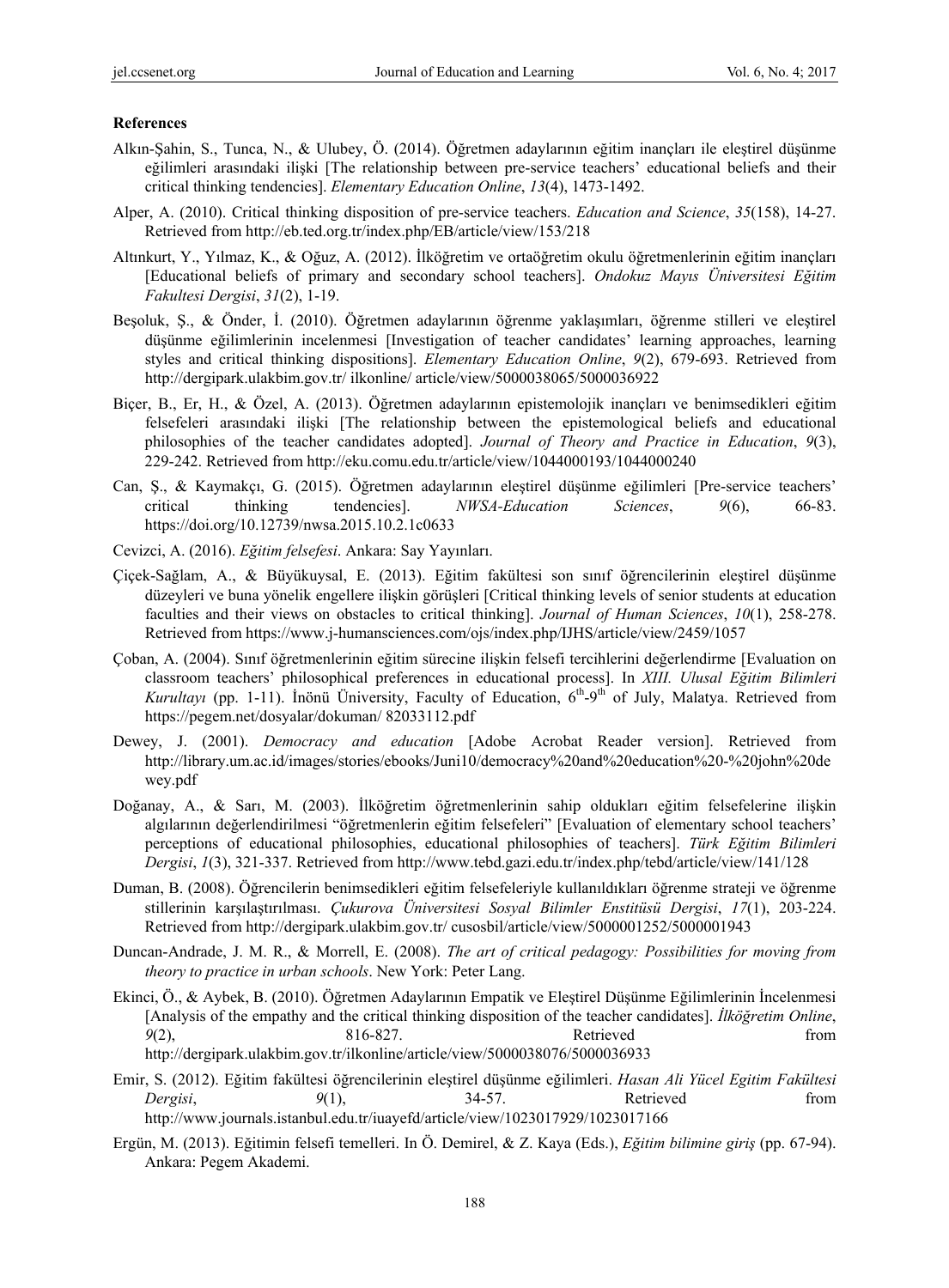- Freire, P. (2010). *Ezilenlerin pedagojisi* [Pedagogy of the Oppressed] (Trans. into Turkish by D. Hattatoğlu, & E. Özbek). İstanbul: Ayrıntı Yayınları.
- Giroux, H. A. (2013, January 30). Interview by J. M. B. Tristán [Online magazine article]. In *A critical interview with Henry Giroux, Global Education Magazine*. Retrieved from http://www.globaleducationmagazine.com/critical-interview-henry-giroux/
- Gutek, G. L. (2014). *Eğitime felsefi ve ideolojik yaklaşımlar* [Philosophical and ideological perspectives on education] (Trans. into Turkish by N. Kale). Ankara: Ütopya Yayınevi.
- Hermans, R., Tondeur, J., van Braak, J., & Valcke, M. (2008). The impact of primary school teachers' educational beliefs on the classroom use of computers. *Computers & Education*, *51*(4), 1499-1509. https://doi.org/10.1016/j.compedu.2008.02.001
- Ilgaz, G., Bülbül, T., & Çuhadar, C. (2013). Öğretmen adaylarının eğitim inançları ile öz-yeterlik algıları arasındaki ilişkinin incelenmesi [Investigation of the relationship between preservice teachers' educational beliefs and their perceptions of self-efficacy]. *Abant İzzet Baysal Üniversitesi Eğitim Fakültesi Dergisi*, *13*(1), 50-65. Retrieved from http://dergipark.ulakbim.gov.tr/aibuefd/article/view/5000091467/ 5000084839
- Kartal, T. (2012). İlköğretim fen bilgisi öğretmen adaylarının eleştirel düşünme eğilimlerinin incelenmesi [Exploring of dispositions toward critical thinking in pre-service elementary science teachers]. *Ahi Evran Üniversitesi Kırşehir Eğitim Fakültesi Dergisi (KEFAD)*, *13*(2), 279-297. Retrieved from http://dergipark.ulakbim.gov.tr/aeukefd/article/view/5000086889/5000080818
- Kincheloe, J. L. (2008). *Knowledge and critical pedagogy*. Springer. https://doi.org/10.1007/978-1-4020-8224-5
- Kirylo, J. D. (2013). Paulo Freire: "Father" of critical pedagogy. In J. D. Kirylo (Ed.), *A critical pedagogy of resistance: 34 pedagogues we need to know* (pp. 48-52). Rotterdam: Sense Publishers. https://doi.org/10.1007/978-94-6209-374-4\_13
- Korkmaz, Ö. (2009). Öğretmenlerin eleştirel düşünme eğilim ve düzeyleri [Teachers' critical thinking level and dispositions]. *Ahi Evran Üniversitesi Kırşehir Eğitim Fakültesi Dergisi (KEFAD)*, *10*(1), 1-13. Retrieved from http://dergipark.ulakbim.gov.tr/aeukefd/article/view/5000086416/5000080370
- McLaren, P. (2011). *Okullarda yaşam: Eleştirel pedagojiye giriş* [An introduction to critical pedagogy in the foundations of education] (Trans. into Turkish by M. Y. Eryaman, & H. Arslan). Ankara: Anı Yayıncılık.
- McLaren, P., Martin, G., Farahmandpur, R., & Jaramillo, N. (2004). Teaching in and against the empire: Critical pedagogy as revolutionary praxis. *Teacher Education Quarterly*, *31*(1), 131-153. Retrieved from https://eric.ed.gov/?id=EJ795238
- Minor, L. C., Onwuegbuzie, A. J., Witcher, A. E., & James, T. L. (2002). Preservice teachers' educational beliefs and their perceptions of characteristics of effective teachers. *The Journal of Educational Research*, *96*(2), 116-127. https://doi.org/10.1080/00220670209598798
- Mısırlı, A. M. (2009). Eğitimin felsefi temelleri. In A. Tanrıöğen, & R. Sarpkaya (Eds.), *Eğitim bilimine giriş* (pp. 25-52). Ankara: Anı Yayıncılık.
- Monchinski, T. (2008). *Critical pedagogy and the everyday classroom*. Springer. https://doi.org/10.1007/978-1-4020-8463-8\_4
- Oğuz, A., Altınkurt, Y., Yılmaz, K., & Hatipoğlu, S. (2014). Öğretmenlerin eğitim inançları ile öğrenen özerkliğini destekleme davranışları arasındaki ilişki [The relationship between teacher's educational beliefs and support learner autonomy behavior]. *Turkish Journal of Educational Studies*, *1*(1), 22-51. Retrieved from http://journals.firat.edu.tr/index.php/turk-jes/article/view/11/11
- Sönmez, V. (2015). *Eğitim felsefesi*. Ankara: Anı Yayıncılık.
- Tümkaya, S. (2011). Fen bilimleri öğrencilerinin eleştirel düşünme eğilimleri ve öğrenme stillerinin incelenmesi. *Ahi Evran Üniversitesi Eğitim Fakültesi Dergisi*, *12*(3), 215-234. Retrieved from http://dergipark.gov.tr/download/article-file/15459
- Tuncel, G. (2004). Öğretmenlerin kendi eğitim felsefelerini inşa etmeleri üzerine. *Kâzım Karabekir Eğitim Fakültesi Dergisi*, *10*, 223-242. Retrieved from http://e-dergi.atauni.edu.tr/ataunikkefd/article/view/1021003962/1021003785
- Yılmaz, K. (2009). Elementary school teachers' views about the critical pedagogy. *The Asia-Pacific Education Researcher*, *18*(1), 139-149. https://doi.org/10.3860/taper.v18i1.1042